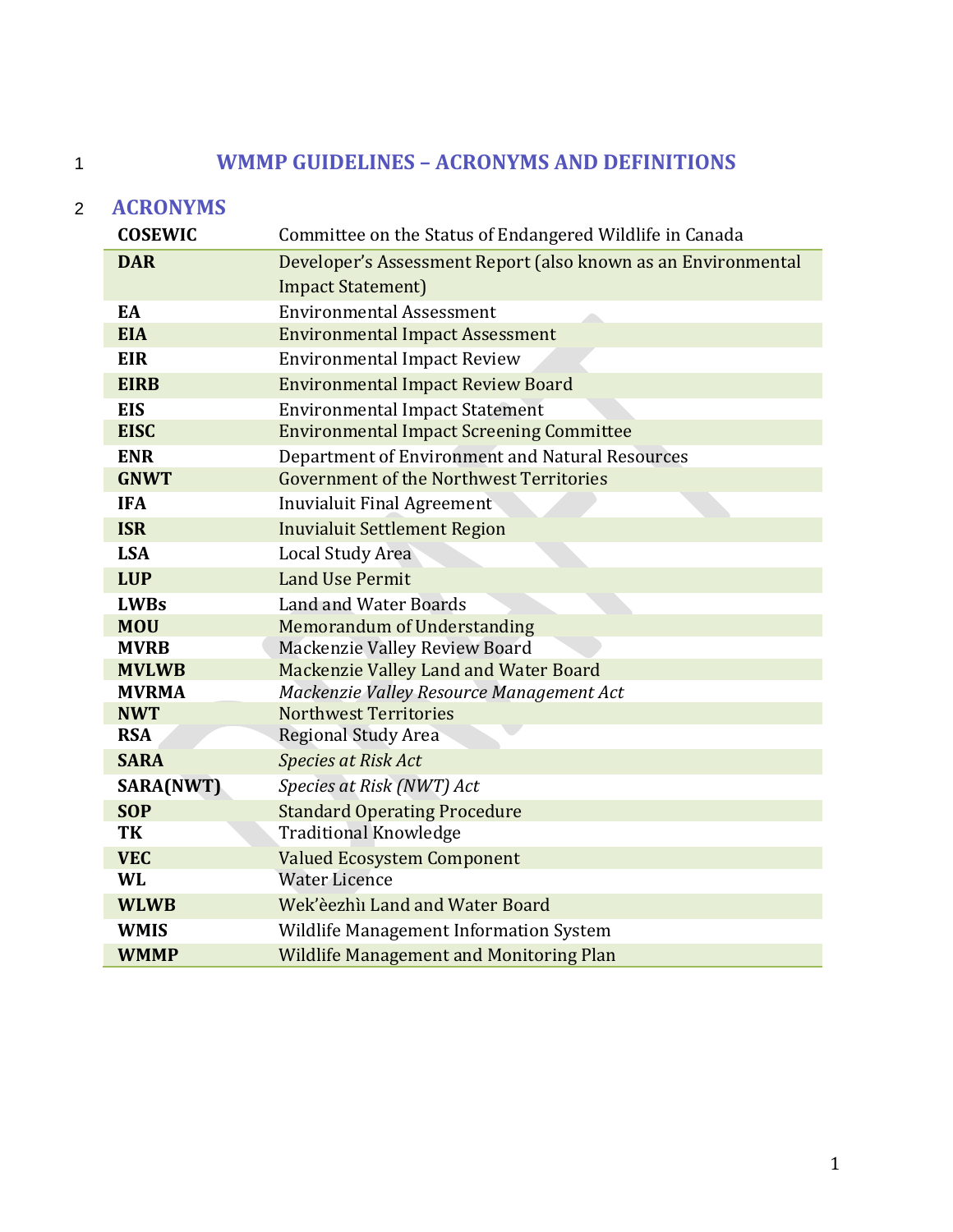# **DEFINITIONS**

### **Adaptive Management**

 Adaptive management is a systematic process for continually improving management 6 policies and practices by learning from the outcomes of operational programs<sup>[1](#page-1-0)</sup>,<sup>[2](#page-1-1)</sup>. The term is commonly thought of as "learning by doing". Active adaptive management typically involves active experimentation to simultaneously test a range of alternative management actions, whereas passive adaptive management may involve selecting only the "best" management option and evaluating the results to see if further adjustments are needed.

## **Action Level**

 A pre-established magnitude of change in a monitored indicator that triggers a management action in an adaptive management context.

### **Big Game**

Big game species are those prescribed in Schedule A of the *[Wildlife General Regulations](https://www.canlii.org/en/nt/laws/regu/nwt-reg-115-2014/latest/nwt-reg-115-2014.html)*,

18  $\mu$  including<sup>[3](#page-1-2)</sup>:

 $\overline{a}$ 

| 19 | Bison         |
|----|---------------|
| 20 | Coyote        |
| 21 | Wolf          |
| 22 | Cougars       |
| 23 | Wolverine     |
| 24 | Mountain goat |
| 25 | Dall's sheep  |
| 26 | Bear          |
| 27 | Moose         |
| 28 | Caribou       |
| 29 | Muskox        |
| 30 | Deer          |
|    |               |

<span id="page-1-0"></span><sup>1</sup> British Columbia Forest Service. 2014. Defining Adaptive Management.<br>www.for.gov.bc.ca/hfd/pubs/docs/sil/sil426-1.pdf.

<span id="page-1-1"></span><sup>2</sup> Appendix 1 of the Wek'èezhìi Land and Water Board's *Guidelines for Adaptive Management, a Response [Framework for Aquatic Effects Monitoring](https://wlwb.ca/sites/default/files/documents/Final-Draft-Response-Framework-for-Aquatic-Effects-Monitoring.pdf)* surveys definitions of adaptive management.

<span id="page-1-2"></span> Wildlife General Regulations available at: [www.canlii.org/en/nt/laws/regu/nwt-reg-115-2014/latest/nwt](http://www.canlii.org/en/nt/laws/regu/nwt-reg-115-2014/latest/nwt-reg-115-2014.html)[reg-115-2014.html](http://www.canlii.org/en/nt/laws/regu/nwt-reg-115-2014/latest/nwt-reg-115-2014.html)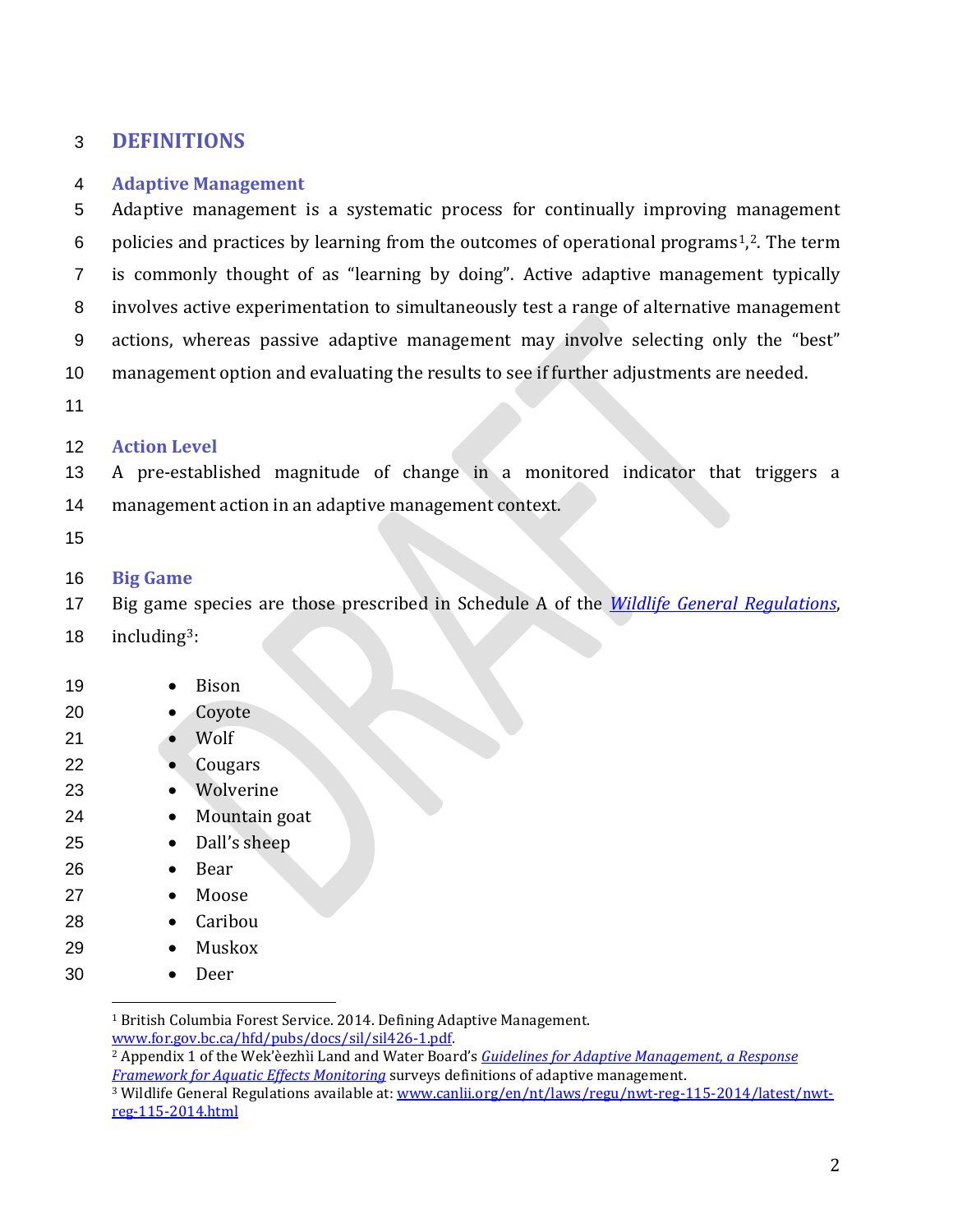• Elk

### **Cumulative Impacts**

 Cumulative impacts are changes to a valued ecosystem component (VEC) caused by multiple interactions among human activities and natural processes that accumulate across 35 space and time<sup>[4](#page-2-0)</sup>. For the purpose of describing this concept within this guideline, the terms "impact" and "effect" are used interchangeably.

### **Critical Habitat**

 As defined in the federal *Species at Risk Act*, critical habitat means the habitat that is necessary for the survival or recovery of a listed wildlife species and that is identified as 41 the species' critical habitat in the recovery strategy or action plan for the species.

### **Designated Habitat**

 As defined in the *Species at Risk (NWT) Act,* designated habitat means habitat or a component or combination of components of habitat that is designated by regulation under section 153 of the that Act.

#### **Development**

 For the purposes of these guidelines, development includes any proposed or existing development and means (a) any public, commercial or industrial undertaking or venture, including support and transportation facilities, related to the extraction of renewable or non-renewable resources, and any infrastructure related to transportation and utilities; (b) any use of land that requires a permit under the *[Mackenzie Valley Land Use Regulations](http://laws-lois.justice.gc.ca/eng/regulations/SOR-98-429/FullText.html)* or the *[Territorial Land Use Regulations](http://laws-lois.justice.gc.ca/eng/regulations/C.R.C.,_c._1524/)*; or (c) any undertaking that requires a licence to use water or deposit waste under the Northwest Territories *[Waters Act](http://laws-lois.justice.gc.ca/eng/acts/n-27.3/)*. The term "public" is intended to include municipal, territorial, federal and Indigenous governments.

<span id="page-2-0"></span>

 $\overline{a}$ 

 Adapted from Canadian Council for Ministers of the Environment (CCME). 2014. [www.ccme.ca/en/current\\_priorities/cumulative-effects/index.html](http://www.ccme.ca/en/current_priorities/cumulative-effects/index.html)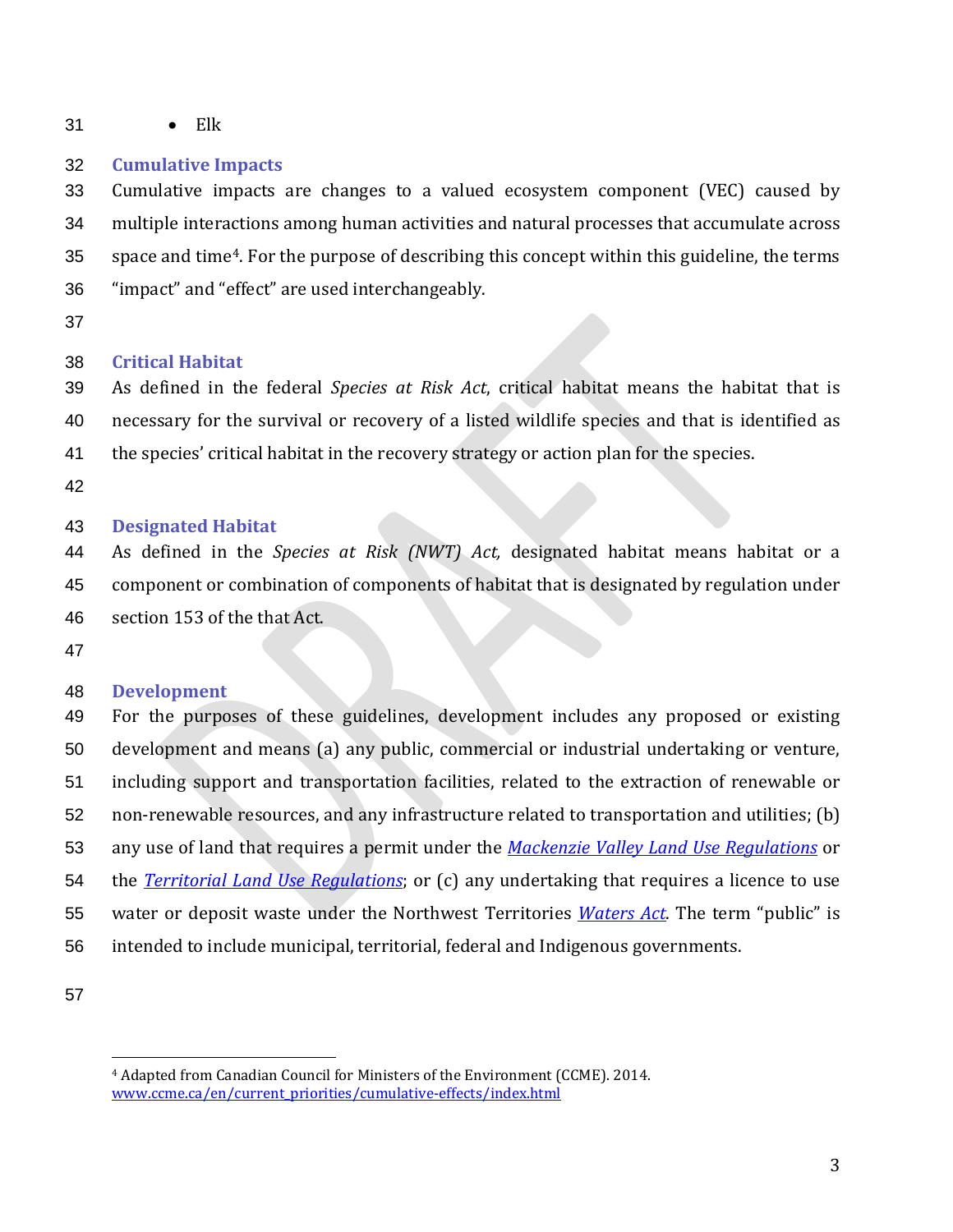## **Draft Wildlife Management and Monitoring Plan**

 A WMMP submitted to the Minister of Environment and Natural Resources for review after the Minister has made an official determination that a WMMP is required for the development.

# **Developer**

 Any person, government or any other legal entity owning, operating or causing to be operated any development in whole or in part in the NWT, including any co-contractant of 66 such owner or operator<sup>[5](#page-3-0)</sup>. The term "government" is intended to include municipal, territorial, federal and Indigenous governments.

# **Environmental Impact Assessment**

Environmental Impact Assessment or EIA is the part of the regulatory process for

systematically considering the effects of a development in decision-making prior to

72 licensing and permitting, as required by Part 5 of the [MVRMA o](http://laws-lois.justice.gc.ca/eng/acts/M-0.2/)r sections 11, 12 or 13 of

- the IFA.
- 

# **Final Wildlife Management and Monitoring Plan**

- A wildlife management and monitoring plan that has been approved by the GNWT's Minister of Environment and Natural Resources.
- 

# **Habitat**

- As defined in the *[Wildlife Act](https://www.justice.gov.nt.ca/en/files/legislation/wildlife/wildlife.a.pdf)*: the area or type of site where a species or an individual of a
- species of wildlife naturally occurs or on which it depends, directly or indirectly, to carry
- out its life processes.
- 

<span id="page-3-0"></span> $\overline{a}$  Adapted from the definition of "Developer" in Section 2.0 the Inuvialuit Final Agreement available at [www.irc.inuvialuit.com/sites/default/files/Western\\_Arctic\\_Claim\\_Inuvialuit\\_FA\\_0.pdf](http://www.irc.inuvialuit.com/sites/default/files/Western_Arctic_Claim_Inuvialuit_FA_0.pdf)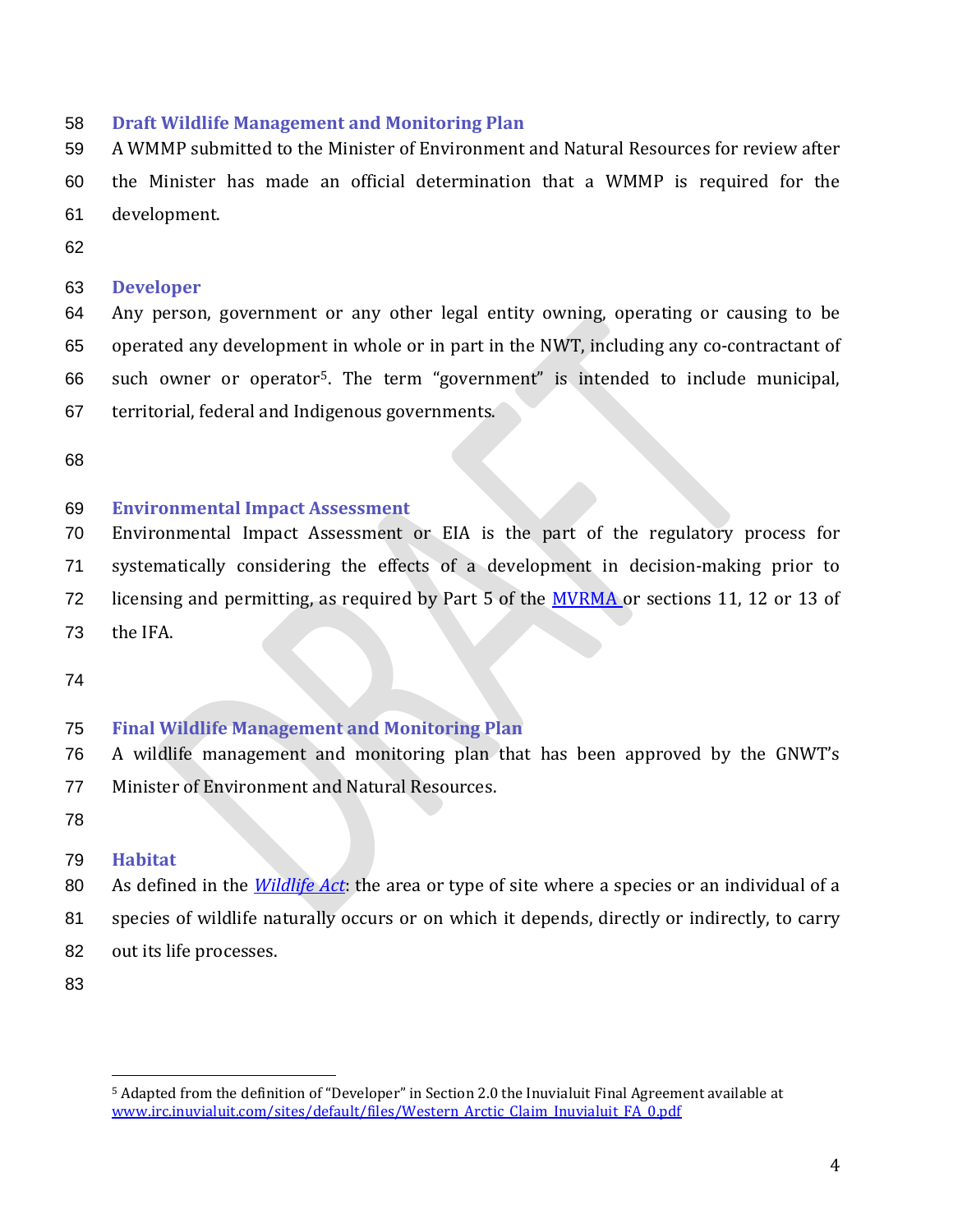### **Local Study Area**

 Local study area or LSA means the area surrounding and including the development footprint, where there is reasonable potential for immediate environmental impacts due to ongoing development activities. The LSA is usually defined during the environmental assessment of a development.

#### **Mitigation**

 Actions taken to reduce potential adverse environmental impacts of all phases of a development project.

#### **Management**

 The process of achieving objectives related to minimizing impacts to wildlife and wildlife habitat of a development by applying specific actions according to needs identified through monitoring and engagement with stakeholders and within the context of the response framework outlined in the WMMP.

### **Management Plan**

 Use of the term "management plan" in the WMMP guidelines is intended to include recovery strategies, management plans, action plans, range plans, or any other plan for the recovery or management of a wildlife species that is developed by the GNWT, federal government, Indigenous government or by a renewable resources board.

#### **Development Footprint**

The land or water area directly affected by a development.

#### **Prescribed Species**

Until such time as regulations are developed that define "prescribed wildlife" for the

purposes of section 95, the following species should be considered for the purpose of

subsection 95(1)(a) and (b) in addition to big game species: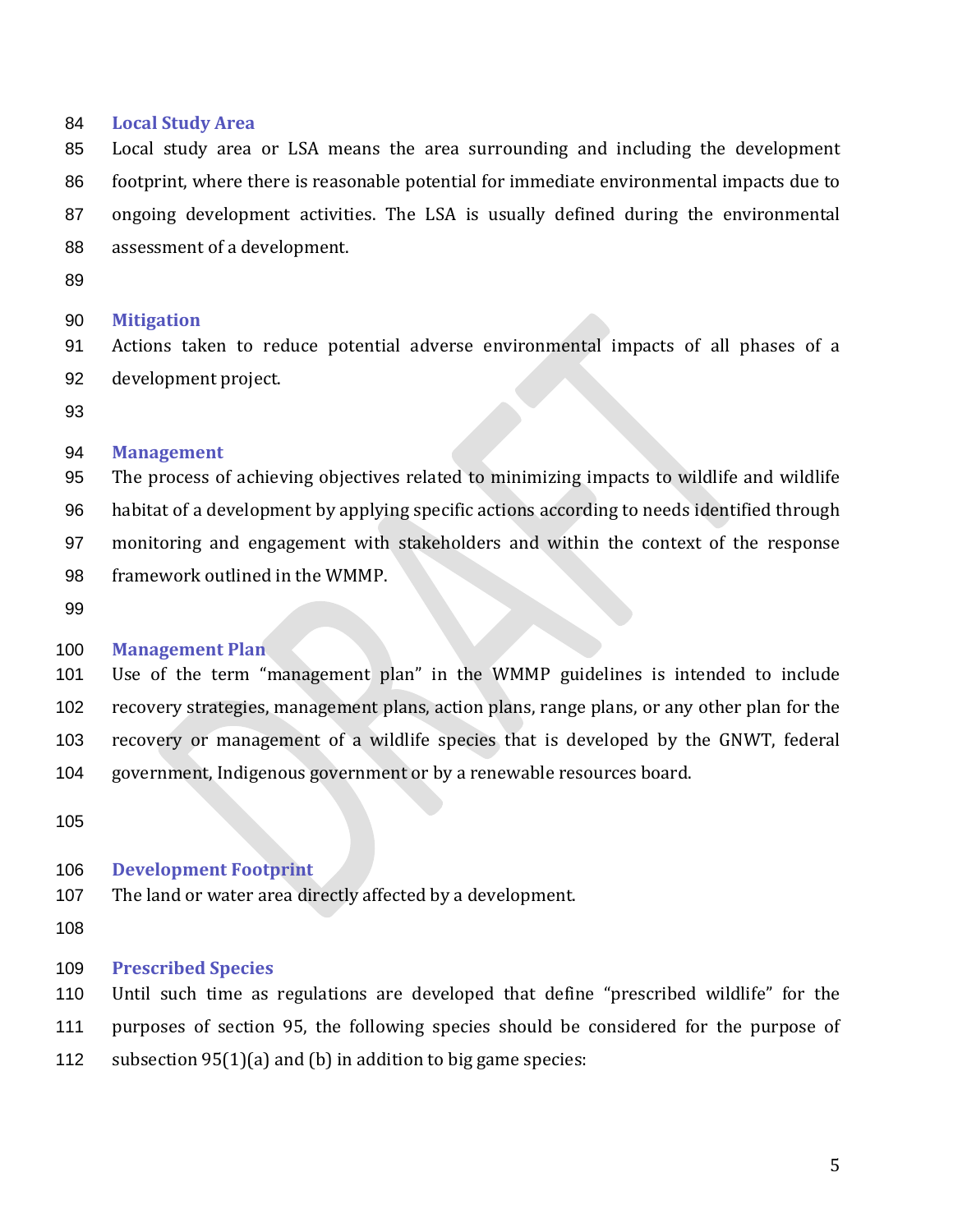- **•** Species that are pre-listed or listed under *[Species at Risk \(NWT\) Act](http://laws-lois.justice.gc.ca/eng/acts/s-15.3/)*<sup>[6](#page-5-0)</sup>
- 114 Species that have been as[se](#page-5-1)ssed by the Committee on the Status of Endangered 115 Wildlife in Canada (COSEWIC)<sup>7</sup> and/or listed on Schedule 1<sup>[8](#page-5-2)</sup> of the federal *Species [at Risk Act](http://laws-lois.justice.gc.ca/eng/acts/s-15.3/)* that are territorially managed. Territorially managed wildlife species do not include fish, m[ar](#page-5-3)ine mammals or birds species covered under the *[Migratory](http://laws-lois.justice.gc.ca/eng/acts/m-7.01/)*  118 **[Birds Convention Act](http://laws-lois.justice.gc.ca/eng/acts/m-7.01/)<sup>9</sup>**.
- 
- 

# **Regional Study Area**

 Regional study area or RSA is the area within which direct, indirect or cumulative impacts associated with the development are assessed for a particular VEC. This would be the area extending beyond the development footprint in which both adverse effects are anticipated to occur. RSAs may be specific to individual VECs. For example, the regional study area for a herd of migratory caribou might be the annual range. The RSAs for wildlife VECs are usually defined during the environmental assessment of a development; however boundaries may change over a development's life as new information about the extent of impacts becomes available.

# **Regulatory Process**

 The regulatory process is the legislated system that allows for review, assessment, and approval (or rejection) of a proposed development. Generally the process includes preliminary screening, an environmental assessment or environmental impact review (if required), and, if the proposed development is approved, the licensing and permitting phase (also called the "regulatory phase").

<span id="page-5-0"></span> $\overline{a}$  For a current list of listed and pre-listed species under *SARA(NWT)* visit [www.nwtspeciesatrisk.ca/SpeciesAtRisk](http://www.nwtspeciesatrisk.ca/SpeciesAtRisk)

<span id="page-5-2"></span><span id="page-5-1"></span><sup>7</sup>COSEWIC assessed species can be found at [www.cosewic.gc.ca/default.asp?lang=en&n=EC89538C-1](http://www.cosewic.gc.ca/default.asp?lang=en&n=EC89538C-1) 8Schedule 1 of the federal *Species at Risk Act* can be found a[t www.registrelep](http://www.registrelep-sararegistry.gc.ca/species/default_e.cfm)[sararegistry.gc.ca/species/default\\_e.cfm](http://www.registrelep-sararegistry.gc.ca/species/default_e.cfm)

<span id="page-5-3"></span><sup>9</sup>Birds Protected in Canada under the *Migratory Birds Convention Act, 1994* can be found at <https://ec.gc.ca/nature/default.asp?lang=En&n=496E2702-1>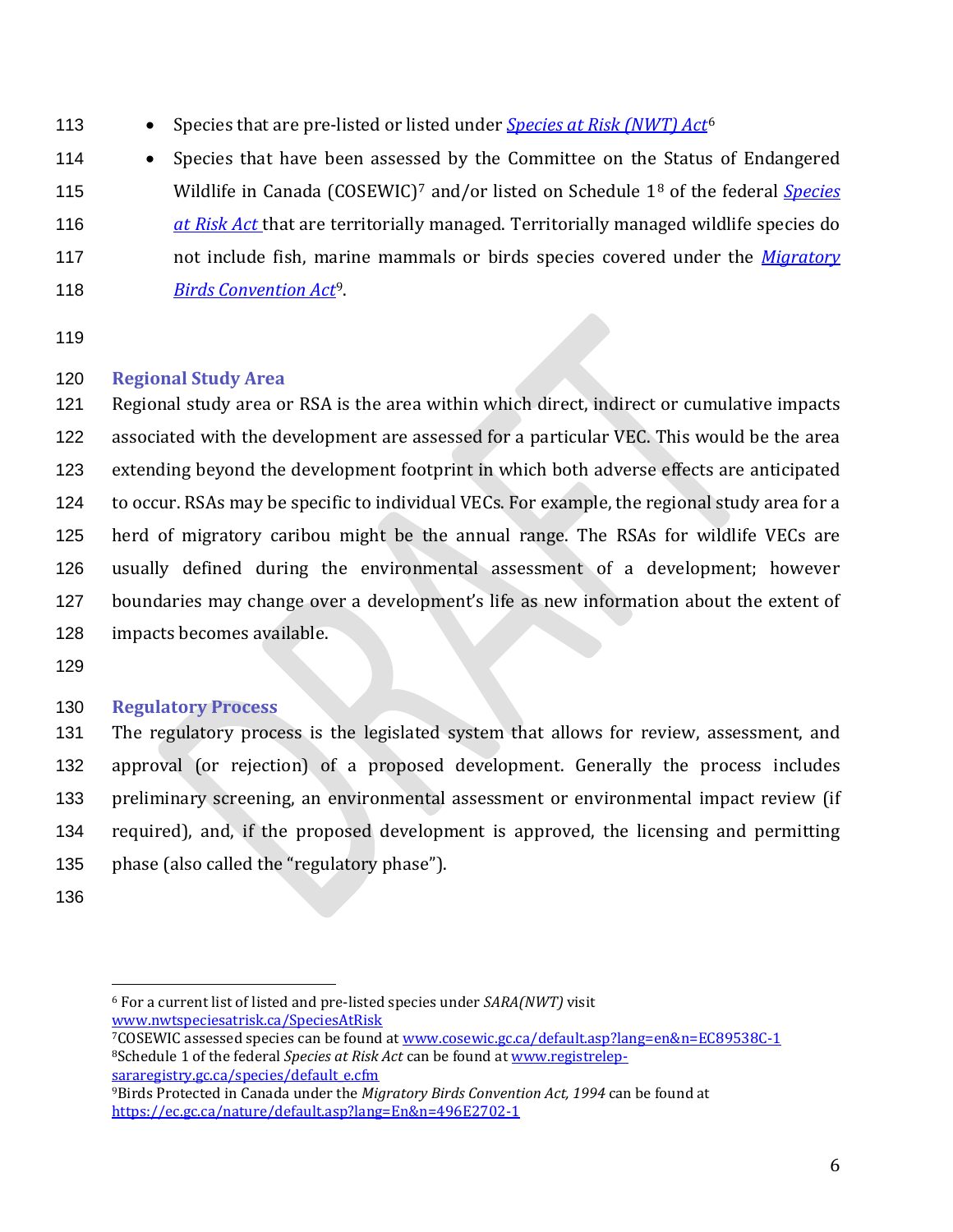### **Response Framework**

- A systematic approach to responding when the results of a wildlife or wildlife habitat monitoring program indicate that an action level has been reached.
- 

### **Standard Operating Procedures**

 Standard operating procedures or SOPs are usually developed by a developer and outline specific steps and actions to follow for a specific program, procedure or situation. For example, a standard operating procedure might outline to employees how to respond to a bear in camp.

# **Traditional Knowledge**

- Traditional knowledge or TK is knowledge and values, which have been acquired through experience, observation, from the land or from spiritual teachings, and handed down from 150 one generation to another<sup>[10](#page-6-0)</sup>. For additional definitions of TK, please see MVEIRB's [Traditional Knowledge Guidelines](http://www.reviewboard.ca/upload/ref_library/1247177561_MVReviewBoard_Traditional_Knowledge_Guidelines.pdf)<sup>[11](#page-6-1)</sup>
- 

# **Valued Ecosystem Component**

- Valued Ecosystem Components or VECs are parts of the natural and human world that are considered valuable by participa[nts](#page-6-2) in an EIA process. Effects on VECs represent the 156 investigative focal point of any EIA.
- 

### **Wildlife**

- As defined in the NWT *Wildlife Act*:
- (a) all species of vertebrates and invertebrates found wild in nature in the
- Northwest Territories, and individuals of those species, except
- (i) fish as defined in section 2 of the Fisheries Act (Canada), and
- <span id="page-6-1"></span><span id="page-6-0"></span>(ii) other prescribed species and subspecies,

<sup>&</sup>lt;sup>10</sup>www.enr.gov.nt.ca/sites/default/files/documents/53\_03\_traditional\_knowledge\_policy.pdf<br><sup>11</sup>www.reviewboard.ca/upload/ref\_library/1247177561\_MVReviewBoard\_Traditional\_Knowledge\_Guidelin <u>[es.pdf](http://www.reviewboard.ca/upload/ref_library/1247177561_MVReviewBoard_Traditional_Knowledge_Guidelines.pdf)</u>

<span id="page-6-2"></span> $^{12}$  In Hegmann, G.C., Cocklin, R. Creasy, S.Dupuis, A. Kennedy, L. Kingsley, W. Ross, H. Spaling and D. Stalker. 1999. Cumulative Effects Assessment Practitioners Guide. Prepared by Axys Environmental Consulting and the CEA Working Group for the Canadian Environmental Assessment Agency, Hull, QC.